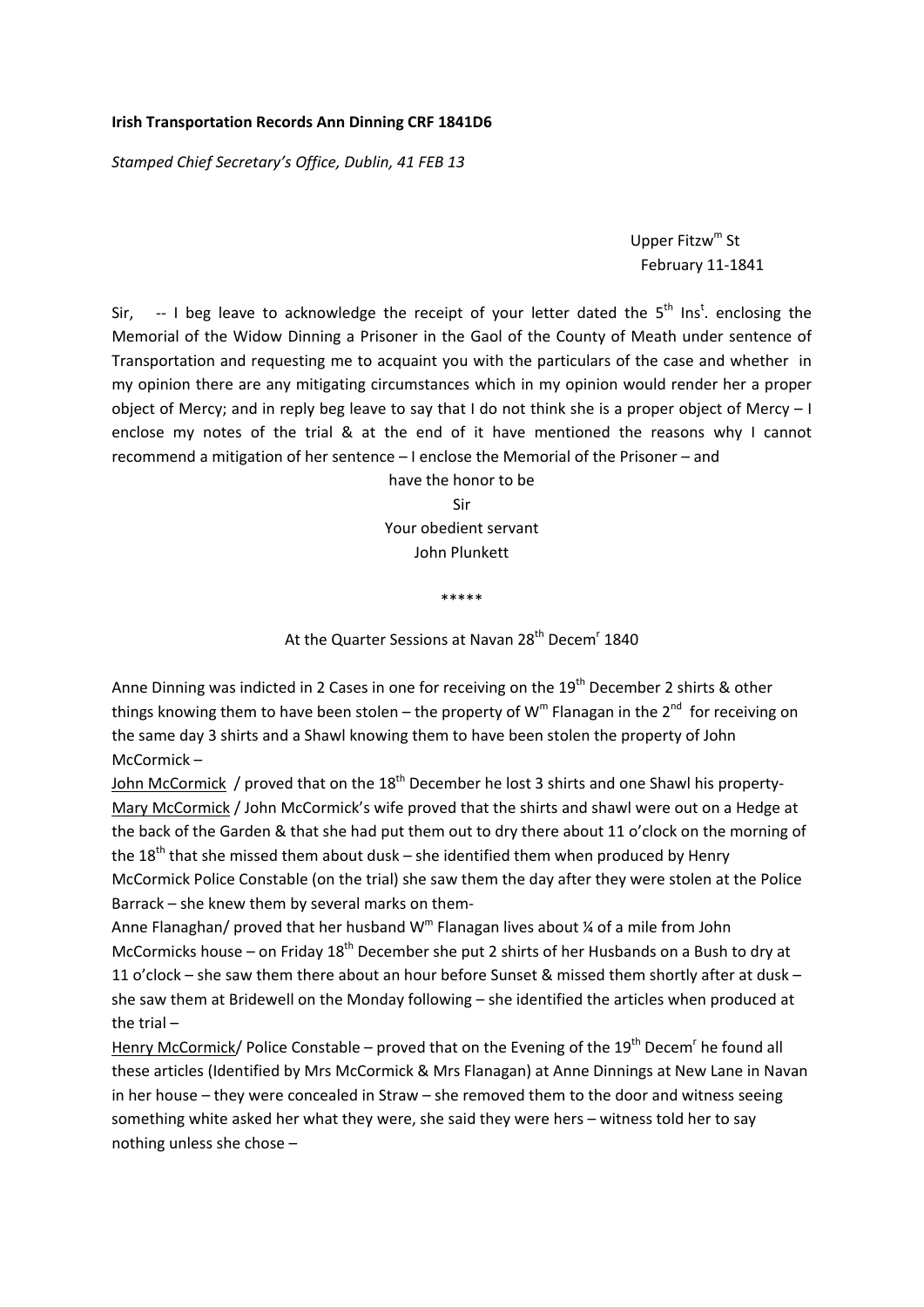Horatio Williams/ Clerk of the Petty Sessions at Navan produced the Examination of Anne Dinning duly made before the Magistrates in Petty Sessions & that it was truly read to her at the time – It was then read – in it she stated that she brought the shirts and shawl from 3 boys on Friday Ev<sup>g</sup> and that she knew well at the time she brought them that they were stolen –

The jury found her Guilty in both numbers & a full Bench of Magistrates sentenced her to 10 years transportation –

I find in my Crown Book the following memorandum of the reasons for inflicting this punishment, made at the time of passing the sentence – "It appeared on the trial of Andrew Moore" ( at the same Sessions)" for receiving stolen goods that she Anne Dinning had been in the habit of receiving stolen goods for one year and a half previously (which were stolen by persons named Luke Lynch and Patrick Doyle during that period in the Counties of Louth Meath &Dublin on) on a great many occasions & which were particularly stated on Oath, on the trial of Moore, by Patrick Doyle the approver in that case" –

The Navan Quarter Sessions at which Anne Dinning was tried were adjourned for a week and on my return to Navan to hold the adjourned Sessions the Rev<sup>d</sup> Mr Thompson and Mr Hamilton who have principally Interested themselves for Anne Dinning shewed me the Memorial,[....]. These forwarded to the Government & now before me, I explained to them the grounds on which the Bench acted in fixing the punishment & shewed them my note of the trial of Andrew Moore & the widow of the approver as to Anne Dinning – of which facts they were not aware ‐ & I stated to them that I could not recommend the Prisoner to Mercy particularly as the Magistrates who joined in the sentence w<sup>d</sup> not support the prayer of the memorial but were strongly opposed to it –the names signed to the memorial are very respected but from the many enquiries I made at Navan after seeing the memorial I am confirmed in my opinion that tho' her connexions, particularly her brothers, who do not live with her, are respectable & well conducted – the sentence with respect to her is a just one‐

\*\*\*\*\*

#### *Written up the side Mr Connor* [*initials*] *2 30 /41*

To His Excellency the Lord Lieutenant General and General Governor of Ireland

We the Undersigned do most respectfully submit to your Excellency's consideration and Mercy, the case of Widow Dinning convicted at the last Quarter Sessions of Navan for purchasing five shirts knowing the same to be stolen, and sentenced to ten years transportation. We do also most humbly beg to state the reasons for interfering in her behalf " that it is the first offence of which she has ever been charged – a Widow with a helpless family – her connections respectable and industrious, for whom we feel most sincerely; and convinced that nothing but extreme poverty, without any means of subsistence from the dearth of employment, could have induced her to commit the crime for which she has been so heavily sentenced.

By your Excellency commuting the sentence to any period of confinement (as may seem adequate in your Excellency's wisdom). We would, as in duty bound, ever pray‐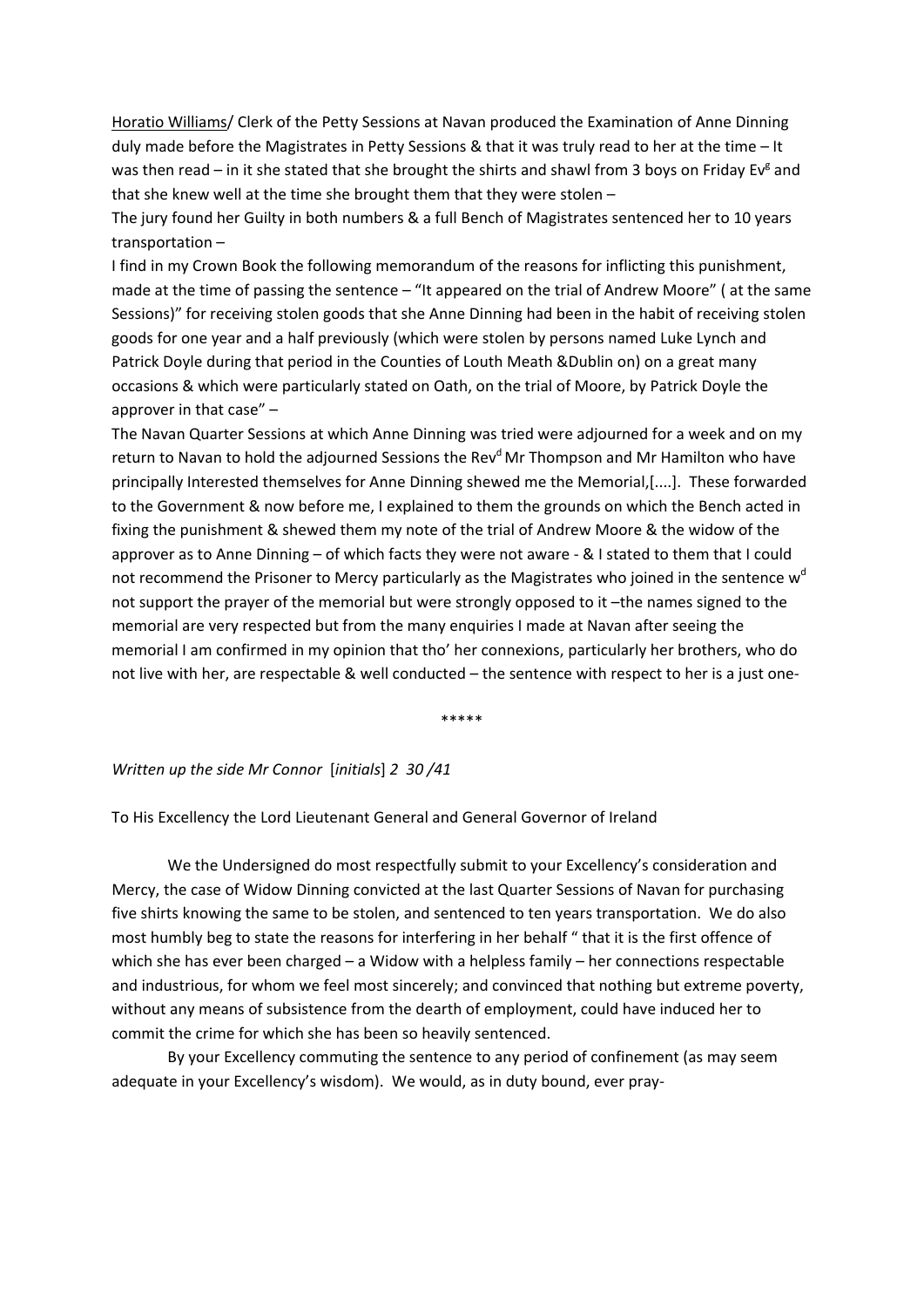We think it but justice to state that, were the circumstances fully developed to the Honb<sup>le</sup> John Plunkett before whom she was tried we consider him the last man in the world who would use his prerogative unjustly or unmercifully – Robert Thompson Rector of the Parish of Navan Matthew Kealy Eugene O'Kelly P.P. Patrick Kealy C.C Navan **Batrick Kealy C.C Navan** 

Michael Jones C.C. Navan Thomas Horan R.N. Hamilton Clk[....] Meath J.C. Mitge? James Ayburn **International Charles Gregory** Charles Gregory John Barry **Date 1 (1998)** Pat  $\left[\ldots\right]$ Edward [.....] **Edward Edward Brady** 

\*\*\*\*\*

Ann Dinning Receiving stolen goods  $10 y^{rs} T^n$ Commute to 7 years Nov 13 [....indecipherable...] ansd 19<sup>th</sup> HT.L. Confirmed June 30 [*Initial*]

We certify that we have examined the [....] Constable whose experience was for the last ten years and he says he never knew of the Widow Dinning being ever charged or accused of any crime.

> Robert Thompson Clk R.Hamilton Clk Portreeve. Navan

> > \*\*\*\*\*

June 26 '41

My dear Sir,

With respect to your communication regarding Anne Dinning, convicted & sentenced to transportation as a receiver. I beg to say that in my opinion to commute her sentence would have a very unjust affect, in as much as she has long been a notorious receiver of stolen goods, and since her conviction a man from whom I have received very valuable information has stated to me that her house was the [.....] [.....] of all the thieves of Navan & its vicinity, & that they are all now greatly puzzled for a receiver in her place as since her conviction they have had no safe place in Navan in which to deposit their plunder.

> I remain respectfully George Despard

The Honb<sup>le</sup> John Plunkett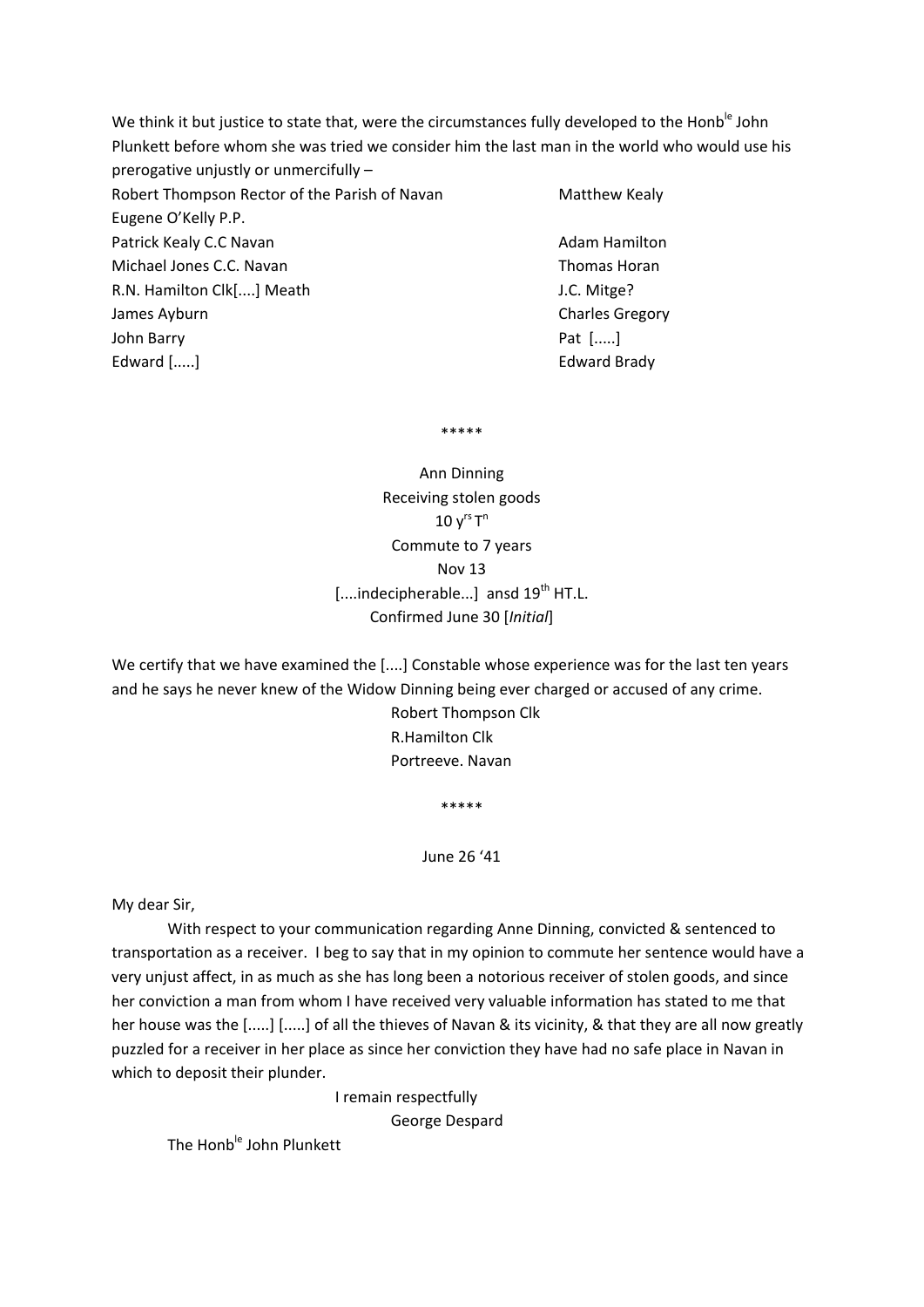## *Written up the side*

Mr Connor

 Let the[....] be placed before His Excellency & let me know the result . *signature unclear,* June 2/41]

## My dear Sir

I have been requested to recommend to the favourable consideration of the Lord Lieutenant the case of the Widow Dinning now under sentence of transportation for seven years & convicted at the last Quarter Sessions of Navan of purchasing some shirts knowing them to be stolen. A memorial was drawn up in her favour & signed by many persons in the neighbourhood & the sentence was altered from 10 to 7 years. What is now sought would be a further mitigation to some definite term of imprisonmen5 two or three years. The signatures of the magistrates & the clergy of both persuasions will attest how strongly they feel the justice of the application. I will be much obliged if you will call the attention of His Excellency to this Memorial. I remain

\*\*\*\*\*

y<sup>r</sup> faithful serv<sup>t</sup> Fingall

N.K. McDonald Esq<sup>re</sup>

*Stamped Chief Secretary's Office Dublin 41 JUN20 Written sideways across the top* W. Connor .Returned to Mr JWD. in reference to his minute of the  $12<sup>th</sup>$  [...] HTC.  $30<sup>th</sup>$ 

Has the case been brought before the [..] [..] of [ *indecipherable*  ] *signature* It has been confirmed  $[...]$  the commuted sentence of 7  $y^{rs}$  T<sup>n</sup> should take effect – seek His Ex Minute of 30 June on back of case.  $H.T.C. (2<sup>nd</sup> July)$ 

Navan June  $20<sup>th</sup> 1841$ 

Sir  $-$ , I beg leave to acknowledge the receipt of your letter dated the  $6<sup>th</sup>$  Inst. enclosing the application of Lord Fingall in behalf of Widow Dinning, a prisoner in the Gaol of the County of Meath in your letter stated to be under sentence of Imprisonment ( but I believe this is a mistake & that she is under sentence of transportation for 7 years) & requesting me to acquaint you with the particulars of the case and whether in my opinion there are any mitigating circumstances which would render her a proper object of Mercy –In my opinion there are no mitigating circumstances in this case which would ender her a proper object of Mercy - for the particulars of the trial I  $w<sup>d</sup>$  beg leave to refer you to my former report on this case dated the  $11<sup>th</sup>$  day of February last now lying in Mr Connors office in the Castle – since my arrival in this town where I am now holding the Quarter Sessions for the Coy of Meath I have consulted some of the Magistrates who are well acquainted with this case they agree in opinion with me – I beg leave to enclose a letter I have received in the subject from Captain G. Despard the Principal Magistrate as also the letter of Lord Fingall which was forwarded to me in your letter –

> I have the honor to be Sir Your Obedient Servant